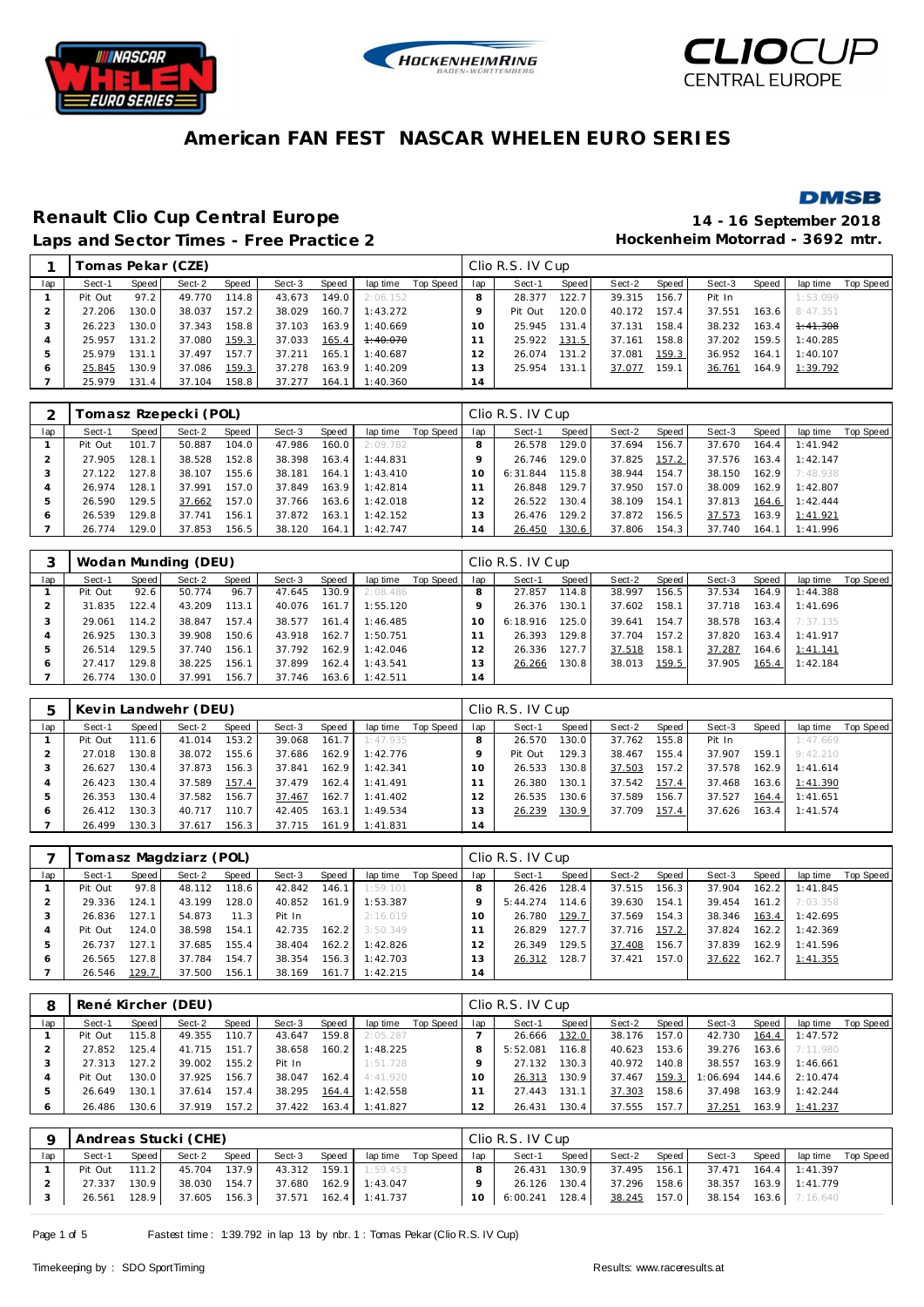





**DMSB** 

# **American FAN FEST NASCAR WHELEN EURO SERIES**

# **Renault Clio Cup Central Europe 14 - 16 September 2018**

Laps and Sector Times - Free Practice 2 **Access 2 Hockenheim Motorrad - 3692 mtr.** 

|  | 26.392 | 130.6 | 37.469 | 157.7 |                     | 37.414 164.6 1:41.275       |                 | 26.394 130.9 |       |              |              | 37.556 156.1 37.432 163.6 1:41.382 |
|--|--------|-------|--------|-------|---------------------|-----------------------------|-----------------|--------------|-------|--------------|--------------|------------------------------------|
|  | 27.094 | 129.7 | 37.594 |       |                     | 158.1 37.365 164.9 1:42.053 | 12 <sub>1</sub> | 26.404 131.7 |       |              |              | 37.268 158.4 37.494 164.4 1:41.166 |
|  | 26.647 | 130.0 |        |       | 37.268 157.7 37.339 | 163.1 1:41.254              | $13-1$          | 26.092 131.9 |       | 37.333       | 158.6 37.245 | 163.6 1:40.670                     |
|  | 27.146 | 131.4 | 38.390 | 153.6 |                     | 38.151  163.9  1:43.687     |                 | 26.280       | 131.7 | 37.546 157.0 | 37.104       | 164.4 1:40.930                     |

| 12  |         |         | Donar Munding (DEU) |       |        |       |          |           |     | Clio R.S. IV Cup |       |        |       |        |       |          |           |
|-----|---------|---------|---------------------|-------|--------|-------|----------|-----------|-----|------------------|-------|--------|-------|--------|-------|----------|-----------|
| lap | Sect-1  | Speed I | Sect-2              | Speed | Sect-3 | Speed | lap time | Top Speed | lap | Sect-1           | Speed | Sect-2 | Speed | Sect-3 | Speed | lap time | Top Speed |
|     | Pit Out | 105.8   | 50.164              | 127.4 | 46.649 | 161.2 | 2:06.871 |           |     | 26.379           | 130.6 | 46.650 | 138.5 | Pit In |       | 2:04.448 |           |
|     | 28.553  | 128.1   | 42.922              | 156.1 | 38.433 | 162.4 | 1:49.908 |           |     | Pit Out          | 109.5 | 42.841 | 157.4 | 37.844 | 165.4 | 8:55.313 |           |
|     | 27.587  | 130.0   | 39.077              | 149.0 | 38.304 | 164.9 | 1:44.968 |           |     | 26.376           | 129.8 | 48.532 | 157.0 | 37.759 | 164.7 | 1:52.667 |           |
|     | 26.329  | 130.3   | 37.987              | 152.8 | 44.090 | 164.4 | 1:48.406 |           |     | 26.245           | 130.8 | 37.639 | 159.3 | 37.422 | 165.1 | 1:41.306 |           |
|     | 26.282  | 130.9   | 37.527              | 158.4 | 37.725 | 164.4 | 1:41.534 |           |     | 26.344           | 131.4 | 37.945 | 158.8 | 37.391 | 164.1 | 1:41.680 |           |
| O   | 26.412  | 129.2   | 37.500              | 157.2 | 44.581 | 164.4 | 1:48.493 |           | 3   | 26.170           | 130.0 | 37.441 | 158.1 | 37.446 | 164.4 | 1:41.057 |           |
|     | 26.280  | 130.4   | 37.295              | 158.4 | 37.670 | 165.1 | 1:41.245 |           | 14  |                  |       |        |       |        |       |          |           |

| 16  |         |       | Lucas Groeneveld (NLD) |       |        |       |          |             |     | Clio R.S. IV Cup |       |          |       |        |       |                     |           |
|-----|---------|-------|------------------------|-------|--------|-------|----------|-------------|-----|------------------|-------|----------|-------|--------|-------|---------------------|-----------|
| lap | Sect-1  | Speed | Sect-2                 | Speed | Sect-3 | Speed | lap time | Top Speed I | lap | Sect-1           | Speed | Sect-2   | Speed | Sect-3 | Speed | lap time            | Top Speed |
|     | Pit Out | 116.1 | 49.471                 | 86.7  | 47.019 | 160.0 | 2:05.230 |             |     | Pit Out          | 119.7 | 39.398   | 151.9 | 38.916 |       | $159.8$ $10:33.875$ |           |
|     | 27.696  | 128.1 | 38.760                 | 154.9 | 38.738 | 159.5 | 1:45.194 |             |     | 27.210           | 129.0 | 38.197   | 154.9 | 38.301 |       | 160.5 1:43.708      |           |
|     | 27.081  | 129.0 | 40.969                 | 109.5 | Pit In |       | 2:02.856 |             |     | 30.273           | 87.3  | 1:08.975 | 67.5  | Pit In |       | 2:54.068            |           |
|     | Pit Out | 128.9 | 38.435                 | 148.8 | Pit In |       | 6:24.620 |             | o   |                  |       |          |       |        |       |                     |           |

|     |         |       | Albert Legutko (POL) |       |        |       |          |                 |    | Clio R.S. IV Cup |                    |        |       |        |       |          |           |
|-----|---------|-------|----------------------|-------|--------|-------|----------|-----------------|----|------------------|--------------------|--------|-------|--------|-------|----------|-----------|
| lap | Sect-1  | Speed | Sect-2               | Speed | Sect-3 | Speed | lap time | Top Speed   lap |    | Sect-1           | Speed              | Sect-2 | Speed | Sect-3 | Speed | lap time | Top Speed |
|     | Pit Out | 111.3 | 43.375               | 150.2 | 40.363 | 162.4 | 1:53.283 |                 |    | 26.341           | 130.8 <sub>1</sub> | 37.361 | 157.7 | Pit In |       | 1:45.461 |           |
|     | 26.506  | 130.8 | 37.794               | 157.4 | 38.143 | 162.4 | 1:42.443 |                 |    | Pit Out          | 117.41             | 43.614 | 149.0 | 38.074 | 163.1 | 3:18.424 |           |
|     | 26.486  | 130.0 | 37.476               | 158.4 | 38.815 | 162.4 | 1:42.777 |                 |    | 5:54.398         | 121.2              | 44.675 | 138.5 | 40.821 | 163.9 | 7:19.894 |           |
| 4   | 26.190  | 130.4 | 40.942               | 137.2 | 42.521 | 163.4 | 1:49.653 |                 |    | 26.438           | 129.5              | 37.287 | 158.4 | 37.282 | 163.1 | 1:41.007 |           |
| ь   | 26.064  | 129.2 | 37.733               | 154.9 | 37.315 | 163.9 | 1:41.112 |                 |    | 26.180           | 130.4              | 37.533 | 154.7 | 37.374 | 163.6 | 1:41.087 |           |
| 6   | 25.974  | 130.1 | 37.113               | 158.4 | 37.336 | 162.9 | 1:40.423 |                 | 3  | 25.985           | 131.1              | 37.181 | 158.1 | 37.186 | 164.1 | 1:40.352 |           |
|     | 26.294  | 131.4 | 37.252               | 157.2 | 37.214 | 162.7 | 1:40.760 |                 | 14 |                  |                    |        |       |        |       |          |           |

| 19           |         |       | Marius Rauer (DEU) |       |        |       |          |           |     | Clio R.S. IV Cup |       |        |       |        |       |          |           |
|--------------|---------|-------|--------------------|-------|--------|-------|----------|-----------|-----|------------------|-------|--------|-------|--------|-------|----------|-----------|
| lap          | Sect-1  | Speed | Sect-2             | Speed | Sect-3 | Speed | lap time | Top Speed | lap | Sect-1           | Speed | Sect-2 | Speed | Sect-3 | Speed | lap time | Top Speed |
|              | Pit Out | 113.6 | 47.214             | 111.0 | 47.297 | 35.0  | 2:03.733 |           |     | 26.694           | 128.7 | 37.876 | 156.3 | 37.657 | 163.4 | 1:42.227 |           |
|              | 36.639  | 100.7 | 40.637             | 154.5 | 40.377 | 164.1 | 1:57.653 |           |     | 26.204           | 129.7 | 37.705 | 156.1 | Pit In |       | 1:50.025 |           |
|              | 27.094  | 128.6 | 45.056             | 96.9  | 42.917 | 161.9 | 1:55.067 |           | 1 O | Pit Out          | 128.1 | 39.008 | 155.8 | 38.824 | 162.4 | 6:56.887 |           |
|              | 26.586  | 129.5 | 37.916             | 157.0 | 37.818 | 163.1 | 1:42.320 |           |     | 26.434           | 129.5 | 37.862 | 157.0 | 37.355 | 162.9 | 1:41.651 |           |
| $\mathbf{p}$ | 26.420  | 130.1 | 37.940             | 157.0 | 37.936 | 162.7 | 1:42.296 |           |     | 26.414           | 130.3 | 37.395 | 157.4 | 37.370 | 162.7 | 1:41.179 |           |
| 6            | 26.261  | 129.8 | 37.761             | 157.7 | 37.530 | 163.9 | 1:41.552 |           | 13  | 26.336           | 129.0 | 37.433 | 157.4 | 37.349 | 162.7 | 1:41.118 |           |
|              | 26.124  | 130.4 | 37.701             | 157.9 | 37.806 | 164.4 | 1:41.631 |           | 14  | 26.085           | 130.0 | 37.619 | 156.7 | 37.206 | 163.4 | 1:40.910 |           |

| 20      |         |       | Pawel Wysmyk (POL) |        |        |         |          |           |     | Clio R.S. IV Cup |       |        |       |        |       |          |           |
|---------|---------|-------|--------------------|--------|--------|---------|----------|-----------|-----|------------------|-------|--------|-------|--------|-------|----------|-----------|
| lap     | Sect-1  | Speed | Sect-2             | Speed  | Sect-3 | Speed   | lap time | Top Speed | lap | Sect-1           | Speed | Sect-2 | Speed | Sect-3 | Speed | lap time | Top Speed |
|         | Pit Out | 119.7 | 43.834             | 118.61 | 41.622 | 160.7   | 1:52.975 |           |     | Pit Out          | 130.6 | 37.983 | 156.3 | 38.904 | 163.9 | 5:16.502 |           |
|         | 27.011  | 128.9 | 38.788             | 156.5  | 38.552 | 164.4   | 1:44.351 |           |     | 5:46.268         | 130.0 | 37.780 | 157.4 | 39.370 | 158.4 | 7:03.418 |           |
|         | 26.702  | 130.4 | 38.775             | 154.1  | 38.077 | 163.9   | 1:43.554 |           |     | 26.592           | 128.4 | 37.727 | 157.9 | 37.735 | 162.4 | 1:42.054 |           |
|         | 26.774  | 130.3 | 39.780             | 150.6  | 38.999 | 163.6 l | 1:45.553 |           |     | 26.285           | 128.4 | 37.810 | 157.4 | 37.857 | 163.1 | 1:41.952 |           |
|         | 26.758  | 129.2 | 37.812             | 156.5  | 37.647 | 163.4   | 1:42.217 |           |     | 27.395           | 129.5 | 37.645 | 157.2 | 38.799 | 164.4 | 1:43.839 |           |
| $\circ$ | 26.271  | 130.0 | 37.771             | 155.8  | Pit In |         | 1:48.593 |           |     | 26.459           | 129.5 | 37.751 | 156.5 | 37.608 | 164.1 | 1:41.818 |           |

|     |         |       | Szymon Ladniak (POL) |       |        |         |          |           |     | Clio R.S. IV Cup |       |        |       |        |       |          |           |
|-----|---------|-------|----------------------|-------|--------|---------|----------|-----------|-----|------------------|-------|--------|-------|--------|-------|----------|-----------|
| lap | Sect-1  | Speed | Sect-2               | Speed | Sect-3 | Speed   | lap time | Top Speed | lap | Sect-1           | Speed | Sect-2 | Speed | Sect-3 | Speed | lap time | Top Speed |
|     | Pit Out | 74.9  | 46.145               | 116.1 | 43.024 | 159.5   | 2:05.404 |           |     | 5:44.892         | 130.9 | 37.429 | 158.6 | 37.519 | 162.7 | 6:59.840 |           |
|     | 27.050  | 129.0 | 40.671               | 67.1  | 52.443 | 164.4   | 2:00.164 |           |     | 26.385           | 130.4 | 37.101 | 159.1 | 37.290 | 163.1 | 1:40.776 |           |
|     | 26.266  | 130.9 | 37.668               | 155.6 | 37.777 | 161.4   | 1:41.711 |           |     | 26.414           | 128.1 | 37.450 | 158.1 | 37.286 | 163.1 | 1:41.150 |           |
| 4   | 26.470  | 128.4 | 37.721               | 157.2 | 38.876 | 155.4   | 1:43.067 |           | 1 O | 26.139           | 129.5 | 37.414 | 158.1 | 38.148 | 164.9 | 1:41.701 |           |
|     | 27.711  | 131.1 | 40.017               | 146.9 | Pit In |         | 1:57.029 |           |     | 26.227           | 129.7 | 37.285 | 159.8 | 37.429 | 165.6 | 1:40.941 |           |
| O   | Pit Out | 131.5 | 37.695               | 159.3 | 39.701 | 163.1 l | 5:56.640 |           | 12  |                  |       |        |       |        |       |          |           |

| 22  | Jakub Dwernicki (POL) |       |              |       |                       |       |                       |                         |                 | Clio R.S. IV Cup |       |              |       |                                    |  |                    |
|-----|-----------------------|-------|--------------|-------|-----------------------|-------|-----------------------|-------------------------|-----------------|------------------|-------|--------------|-------|------------------------------------|--|--------------------|
| lap | Sect-1                | Speed | Sect-2       | Speed | Sect-3                | Speed |                       | laptime Top Speed   lap |                 | Sect-1           | Speed | Sect-2       | Speed | Sect-3 Speed                       |  | lap time Top Speed |
|     | Pit Out 107.2         |       | 47.401 113.2 |       | 42.185 143.6 1:58.306 |       |                       |                         |                 | 27.012           | 130.1 | 37.794 155.2 |       | 41.657 149.8 1:46.463              |  |                    |
|     | 29.293 127.1          |       | 43.300       | 126.0 |                       |       | 40.634 163.9 1:53.227 |                         | 10 <sub>1</sub> | 27.068 131.2     |       |              |       | 37.550 156.5 37.929 164.1 1:42.547 |  |                    |

Page 2 of 5 Fastest time : 1:39.792 in lap 13 by nbr. 1 : Tomas Pekar (Clio R.S. IV Cup)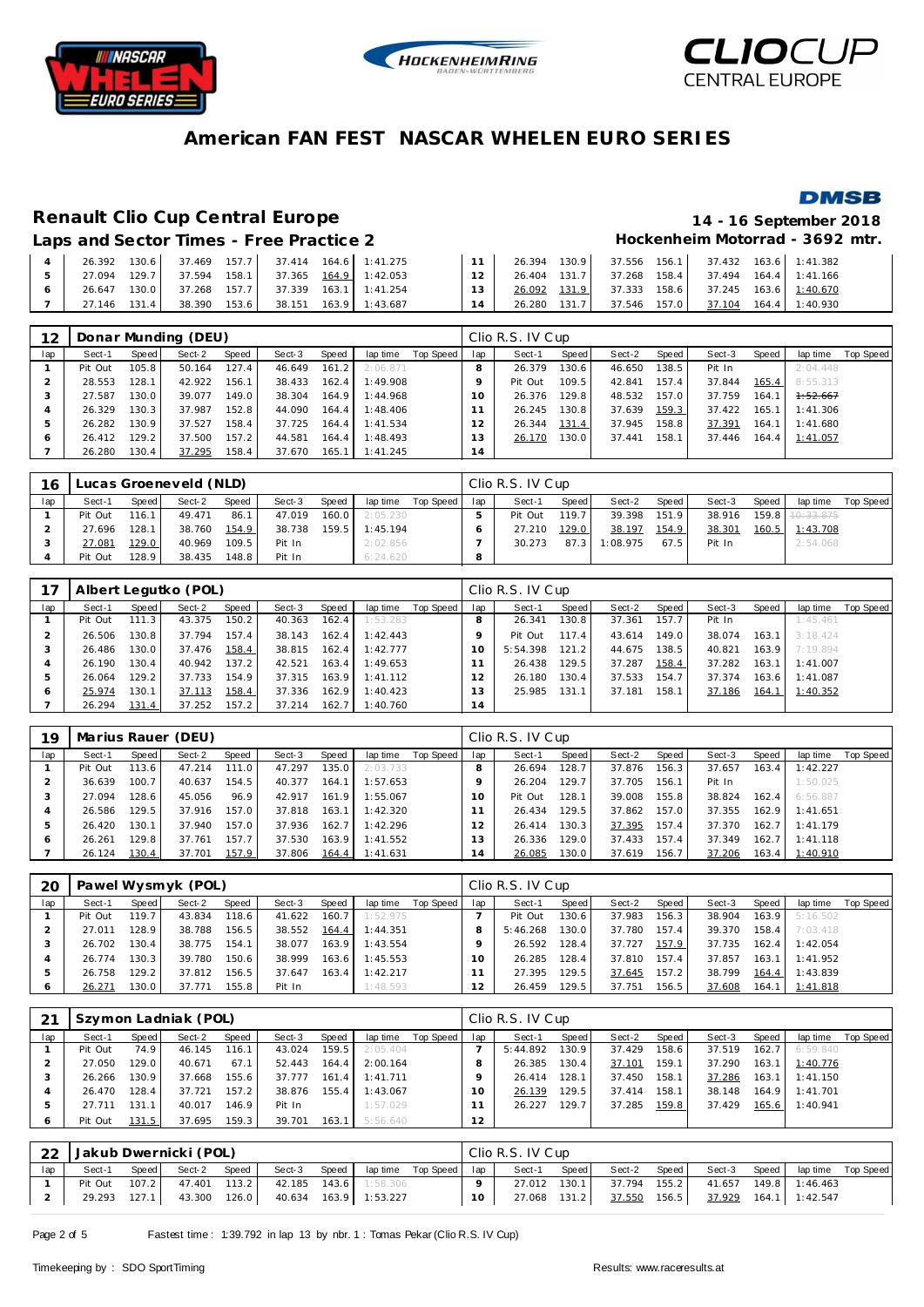





#### **DMSB**

# **Renault Clio Cup Central Europe 14 - 16 September 2018**

# Laps and Sector Times - Free Practice 2 **Access 2 Hockenheim Motorrad - 3692 mtr.**

|   | LUNJ UNU OVOIVI TINIVJ TITUV I TUVINU L |       |        |       |                             |                         |                 |                                                       |       |              |  |                         |
|---|-----------------------------------------|-------|--------|-------|-----------------------------|-------------------------|-----------------|-------------------------------------------------------|-------|--------------|--|-------------------------|
| 3 | 27.038 128.1                            |       | 38.339 | 137.6 |                             | 39.040 161.7 1:44.417   |                 | 1 1 4:58.418 114.0 42.017 155.6 38.422 163.4 6:18.857 |       |              |  |                         |
| 4 | 27.272                                  | 130.4 | 38.079 | 153.6 |                             | 38.821  162.4  1:44.172 | 12 <sub>1</sub> | 26.657                                                | 130.9 | 37.899 156.7 |  | 38.447 163.6 1:43.003   |
|   | 26.838 131.5                            |       | 38.215 |       | 156.1 38.111 161.4 1:43.164 |                         | 13 <sup>1</sup> | 26.587                                                | 131.7 | 37.823 156.5 |  | 38.763 163.4 1:43.173   |
| 6 | 26.872 131.7                            |       | 37.639 | 156.1 |                             | 38.482 164.6 1:42.993   | 14              | 26.546                                                | 130.9 | 37.568 156.7 |  | 38.211 164.9 1:42.325   |
|   | 26.821                                  | 130.3 | 37.560 | 157.0 | 38.200                      | 162.4 1:42.581          | 15              | 26.972 131.1                                          |       | 37.599 157.0 |  | 38.037  163.4  1:42.608 |
| 8 | 26.664                                  | 131.7 | 37.555 | 157.4 |                             | 38.045 162.7 1:42.264   | 16              |                                                       |       |              |  |                         |

| 23  |         |       | Sandro Soubek (AUT) |       |        |       |          |           |               | Clio R.S. IV Cup |       |        |       |        |       |          |           |
|-----|---------|-------|---------------------|-------|--------|-------|----------|-----------|---------------|------------------|-------|--------|-------|--------|-------|----------|-----------|
| lap | Sect-1  | Speed | Sect-2              | Speed | Sect-3 | Speed | lap time | Top Speed | lap           | Sect-1           | Speed | Sect-2 | Speed | Sect-3 | Speed | lap time | Top Speed |
|     | Pit Out | 107.6 | 47.848              | 109.3 | 43.488 | 158.8 | 2:01.964 |           |               | 26.288           | 130.9 | 37.424 | 157.7 | 37.173 | 164.6 | 1:40.885 |           |
|     | 27.825  | 127.4 | 40.076              | 154.7 | 38.337 | 163.6 | 1:46.238 |           |               | 25.965           | 130.8 | 37.325 | 159.5 | 37.677 | 165.4 | 1:40.967 |           |
|     | 26.346  | 129.5 | 37.688              | 157.0 | 37.264 | 163.1 | 1:41.298 |           |               | 6:43.289         | 117.9 | 38.958 | 155.8 | 37.872 | 163.4 | 8:00.119 |           |
| 4   | 26.423  | 130.0 | 37.542              | 157.4 | 37.337 | 163.4 | 1:41.302 |           |               | 26.210           | 129.8 | 37.363 | 157.9 | 37.267 | 162.9 | 1:40.840 |           |
| ь   | 26.243  | 130.6 | 37.478              | 157.9 | 37.094 | 163.1 | 1:40.815 |           | $\mathcal{P}$ | 26.273           | 131.1 | 38.290 | 156.3 | 38.322 | 163.9 | 1:42.885 |           |
| 6   | 26.148  | 130.4 | 37.567              | 157.0 | 37.503 | 162.7 | 1:41.218 |           | . 3           | 26.037           | 131.9 | 37.163 | 157.4 | 37.012 | 164.9 | 1:40.212 |           |
|     | 26.162  | 128.9 | 37.514              | 158.1 | 37.375 | 163.6 | 1:41.051 |           | 14            |                  |       |        |       |        |       |          |           |

| 24  |         |       | Antonio Citera (AUT) |       |        |       |          |           |     | Clio R.S. IV Cup |       |        |       |        |       |          |           |
|-----|---------|-------|----------------------|-------|--------|-------|----------|-----------|-----|------------------|-------|--------|-------|--------|-------|----------|-----------|
| lap | Sect-1  | Speed | Sect-2               | Speed | Sect-3 | Speed | lap time | Top Speed | lap | Sect-1           | Speed | Sect-2 | Speed | Sect-3 | Speed | lap time | Top Speed |
|     | Pit Out | 91.3  | 48.013               | 125.0 | 42.257 | 143.4 | 1:59.282 |           |     | 26.503           | 129.5 | 38.060 | 155.2 | 37.620 | 162.7 | 1:42.183 |           |
|     | 28.258  | 127.5 | 42.459               | 120.0 | 40.922 | 161.9 | 1:51.639 |           |     | 5:24.766         | 128.0 | 42.668 | 117.6 | 39.476 | 163.4 | 6:46.910 |           |
|     | 26.944  | 126.5 | 38.238               | 148.4 | 38.879 | 161.4 | 1:44.061 |           |     | 26.557           | 130.1 | 37.997 | 156.7 | 38.116 | 162.4 | 1:42.670 |           |
|     | 27.104  | 129.3 | 38.360               | 155.8 | Pit In |       | 1:49.870 |           |     | 27.645           | 128.7 | 48.126 | 74.4  | 44.498 | 162.2 | 2:00.269 |           |
|     | Pit Out | 113.3 | 42.939               | 129.7 | 42.639 | 153.0 | 4:39.890 |           |     | 26.163           | 130.4 | 38.226 | 153.4 | 37.610 | 162.9 | 1:41.999 |           |
| 6   | 28.121  | 127.5 | 38.246               | 154.9 | 38.078 | 162.2 | 1:44.445 |           | 3   | 26.903           | 129.7 | 37.746 | 157.2 | 37.367 | 162.4 | 1:42.016 |           |
|     | 26.808  | 127.5 | 38.045               | 153.6 | 37.827 | 161.7 | 1:42.680 |           | 14  |                  |       |        |       |        |       |          |           |

| 29      |         |       | Damian Litwinowicz (POL) |       |        |       |          |           |     | Clio R.S. IV Cup |       |        |       |        |       |          |           |
|---------|---------|-------|--------------------------|-------|--------|-------|----------|-----------|-----|------------------|-------|--------|-------|--------|-------|----------|-----------|
| lap     | Sect-1  | Speed | Sect-2                   | Speed | Sect-3 | Speed | lap time | Top Speed | lap | Sect-1           | Speed | Sect-2 | Speed | Sect-3 | Speed | lap time | Top Speed |
|         | Pit Out | 100.2 | 48.183                   | 103.5 | 45.179 | 154.9 | 2:02.949 |           |     | 27.028           | 128.3 | 37.853 | 154.3 | 38.078 | 161.2 | 1:42.959 |           |
|         | 28.315  | 127.5 | 38.944                   | 152.1 | 38.709 | 163.1 | 1:45.968 |           |     | 5:38.988         | 97.6  | 40.371 | 152.5 | 39.430 | 161.4 | 6:58.789 |           |
|         | 27.186  | 126.9 | 38.510                   | 137.1 | 41.537 | 161.0 | 1:47.233 |           |     | 26.756           | 130.0 | 37.674 | 156.1 | 38.141 | 162.9 | 1:42.571 |           |
|         | 26.626  | 130.1 | 37.864                   | 155.6 | 37.763 | 161.9 | 1:42.253 |           | 1 O | 26.791           | 128.3 | 37.909 | 155.4 | 38.144 | 162.9 | 1:42.844 |           |
|         | 26.501  | 129.2 | 38.860                   | 155.8 | Pit In |       | 1:54.362 |           |     | 27.192           | 126.9 | 43.828 | 122.2 | 39.666 | 161.2 | 1:50.686 |           |
| $\circ$ | Pit Out | 107.7 | 40.976                   | 150.8 | 39.410 | 160.0 | 5:52.419 |           |     | 26.831           | 129.2 | 37.693 | 155.8 | 37.821 | 159.5 | 1:42.345 |           |

| 31      |         |       | Karol Urbaniak (POL) |       |        |       |          |           |     | Clio R.S. IV Cup |       |        |       |        |       |          |           |
|---------|---------|-------|----------------------|-------|--------|-------|----------|-----------|-----|------------------|-------|--------|-------|--------|-------|----------|-----------|
| lap     | Sect-1  | Speed | Sect-2               | Speed | Sect-3 | Speed | lap time | Top Speed | lap | Sect-1           | Speed | Sect-2 | Speed | Sect-3 | Speed | lap time | Top Speed |
|         | Pit Out | 126.6 | 41.769               | 121.9 | 41.471 | 159.1 | 1:49.121 |           |     | 5:41.944         | 130.9 | 37.623 | 156.1 | 38.048 | 161.9 | 6:57.615 |           |
|         | 26.775  | 131.1 | 38.017               | 159.3 | 39.077 | 165.4 | 1:43.869 |           |     | 26.185           | 130.4 | 37.045 | 157.7 | 37.419 | 161.2 | 1:40.649 |           |
|         | 26.595  | 129.7 | 37.470               | 157.2 | 37.503 | 164.1 | 1:41.568 |           |     | 25.904           | 131.4 | 37.018 | 158.8 | 37.134 | 162.2 | 1:40.056 |           |
|         | 26.098  | 131.5 | 37.664               | 153.8 | 37.441 | 163.9 | 1:41.203 |           | 10  | 25.755           | 131.7 | 36.941 | 158.6 | 37.219 | 164.6 | 1:39.915 |           |
|         | 26.346  | 130.8 | 37.519               | 158.1 | Pit In |       | 1:48.860 |           |     | 25.960           | 130.1 | 37.146 | 158.8 | 37.428 | 165.4 | 1:40.534 |           |
| $\circ$ | Pit Out | 128.9 | 46.232               | 154.7 | 38.301 | 164.4 | 7:11.227 |           | 12  |                  |       |        |       |        |       |          |           |

| 33  |         |       | [homas Kümmerling (SWE) |        |        |        |          |           |     | Clio R.S. IV Cup |       |        |       |        |       |          |           |
|-----|---------|-------|-------------------------|--------|--------|--------|----------|-----------|-----|------------------|-------|--------|-------|--------|-------|----------|-----------|
| lap | Sect-1  | Speed | Sect-2                  | Speed  | Sect-3 | Speed  | lap time | Top Speed | lap | Sect-1           | Speed | Sect-2 | Speed | Sect-3 | Speed | lap time | Top Speed |
|     | Pit Out | 110.1 | 49.477                  | 81.8   | 45.689 | 159.5  | 2:03.011 |           |     | 26.949           | 130.3 | 39.439 | 156.5 | 38.281 | 162.7 | 1:44.669 |           |
|     | 29.323  | 122.9 | 39.454                  | 153.4  | 38.977 | 162.4  | 1:47.754 |           |     | 27.327           | 131.2 | 38.446 | 155.8 | Pit In |       | 1:54.059 |           |
|     | 27.007  | 130.3 | 39.901                  | 109.21 | 44.702 | 158.6  | 1:51.610 |           | 10  | Pit Out          | 126.5 | 38.876 | 153.8 | 38.821 | 157.0 | 7:02.245 |           |
|     | 28.201  | 130.1 | 38.351                  | 156.7  | 38.977 | 161.9  | 1:45.529 |           |     | 28.559           | 130.0 | 38.388 | 147.3 | 38.894 | 160.0 | 1:45.841 |           |
| ь   | 27.156  | 30.9  | 38.096                  | 156.5  | 38.469 | 159.8  | 1:43.721 |           |     | 27.177           | 130.4 | 38.549 | 156.5 | 38.581 | 164.4 | 1:44.307 |           |
| O   | 27.279  | 30.8  | 37.985                  | 157.4  | 39.605 | 161.9  | 1:44.869 |           | 13  | 27.655           | 127.5 | 38.112 | 157.0 | 38.267 | 163.9 | 1:44.034 |           |
|     | 26.992  | 130.1 | 38.507                  | 154.3  | 38.922 | 163.41 | 1:44.421 |           | 14  | 28.623           | 128.7 | 38.752 | 157.0 | 38.087 | 162.2 | 1:45.462 |           |

| 34  |         |        | Adam Rzepecki (POL) |       |              |       |          |           |     | Clio R.S. IV Cup |        |        |       |              |       |                |           |
|-----|---------|--------|---------------------|-------|--------------|-------|----------|-----------|-----|------------------|--------|--------|-------|--------------|-------|----------------|-----------|
| lap | Sect-1  | Speed  | Sect-2              | Speed | Sect-3       | Speed | lap time | Top Speed | lap | Sect-1           | Speed  | Sect-2 | Speed | Sect-3       | Speed | lap time       | Top Speed |
|     | Pit Out | 97.0   | 50.948              | 73.2  | 46.687       | 161.2 | 2:06.357 |           |     | 26.568           | 128.9  | 37.576 | 157.2 | 37.154       | 162.7 | 1:41.298       |           |
|     | 28.111  | 127.41 | 38.047              | 157.4 | 38.089       | 163.6 | 1:44.247 |           |     | 26.489           | 126.31 | 37.836 | 155.8 | 37.315 161.9 |       | 1:41.640       |           |
|     | 26.391  | 128.6  | 38.214              | 156.1 | 37.946       | 164.6 | 1:42.551 |           | 8   | 26.913           | 127.7  | 37.679 | 155.6 | 37.321       | 161.9 | 1:41.913       |           |
|     | 26.592  | 130.6  | 39.120              | 150.2 | 38.289       | 161.2 | 1:44.001 |           |     | 26.556           | 130.1  | 37.511 | 155.6 | 37.180       |       | 160.5 1:41.247 |           |
|     | 26.486  | 128.0  | 37.620              | 156.7 | 37.312 161.4 |       | 1:41.418 |           | 10  |                  |        |        |       |              |       |                |           |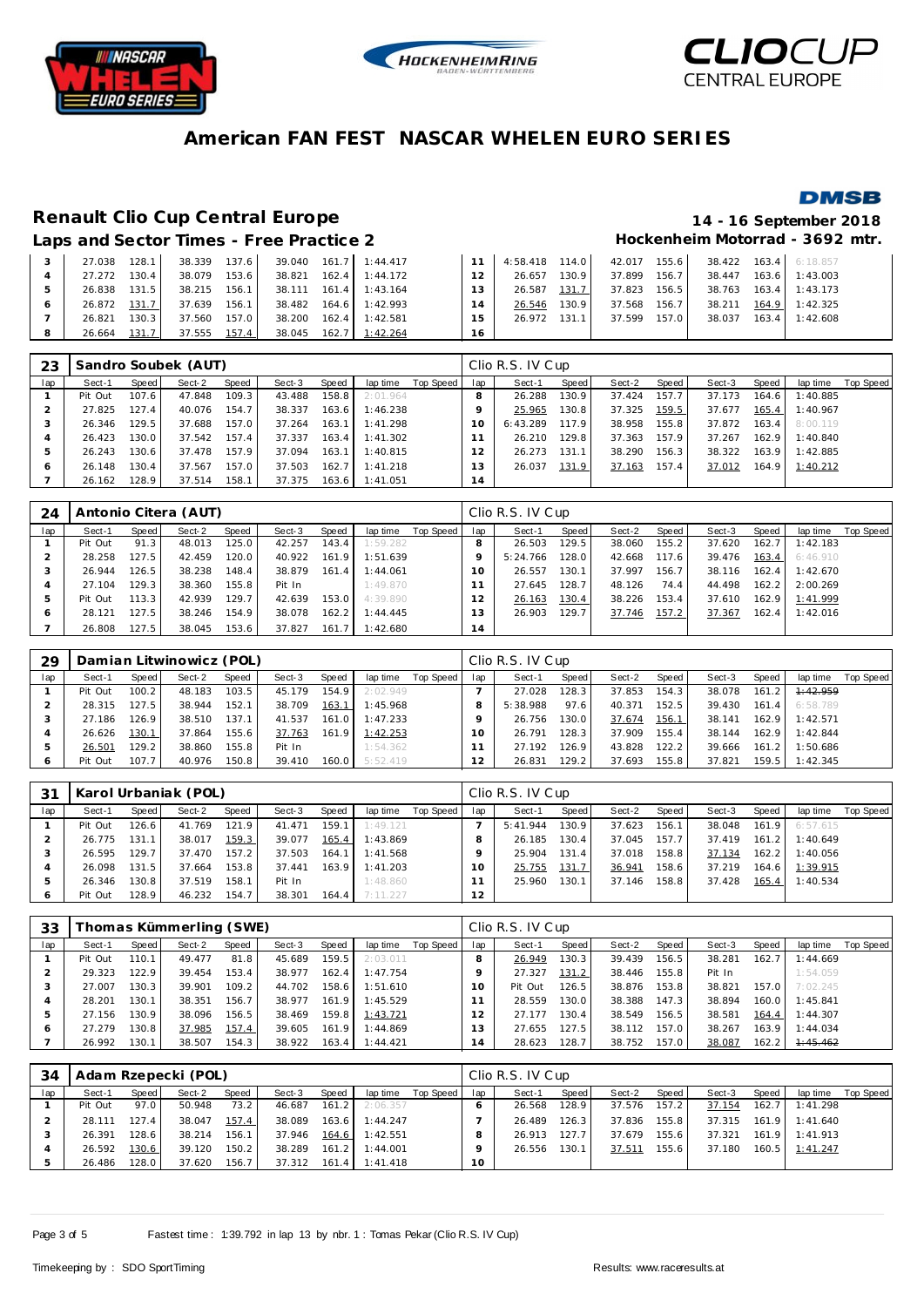





### **DMSB**

### **Renault Clio Cup Central Europe 14 - 16 September 2018** Laps and Sector Times - Free Practice 2 **Access 2 Hockenheim Motorrad - 3692 mtr.**

| 43  |         |       | Jan Gustavsson (SWE) |       |        |       |          |           |     | Clio R.S. IV Cup |       |        |       |        |       |          |           |
|-----|---------|-------|----------------------|-------|--------|-------|----------|-----------|-----|------------------|-------|--------|-------|--------|-------|----------|-----------|
| lap | Sect-1  | Speed | Sect-2               | Speed | Sect-3 | Speed | lap time | Top Speed | lap | Sect-1           | Speed | Sect-2 | Speed | Sect-3 | Speed | lap time | Top Speed |
|     | Pit Out | 106.5 | 48.102               | 100.7 | 44.181 | 159.5 | 2:00.203 |           | 8   | 26.807           | 129.7 | 37.276 | 158.6 | 37.635 | 164.1 | 1:41.718 |           |
|     | 28.445  | 128.6 | 39.125               | 154.3 | 39.031 | 161.2 | 1:46.601 |           |     | 26.428           | 129.7 | 37.380 | 159.1 | 37.705 | 163.1 | 1:41.513 |           |
| 3   | 27.275  | 129.5 | 38.366               | 152.8 | 38.681 | 161.2 | 1:44.322 |           | 10  | 6:47.596         | 130.0 | 38.671 | 155.4 | 38.398 | 154.9 | 8:04.665 |           |
| 4   | 26.875  | 130.8 | 39.010               | 145.2 | 39.355 | 163.6 | 1:45.240 |           |     | 27.205           | 130.3 | 37.629 | 158.4 | 37.571 | 162.4 | 1:42.405 |           |
| 5.  | 26.869  | 130.4 | 37.691               | 155.6 | 38.550 | 158.4 | 1:43.110 |           | 12  | 26.384           | 130.9 | 37.473 | 157.4 | 38.559 | 160.0 | 1:42.416 |           |
| 6   | 27.523  | 126.3 | 38.020               | 156.1 | 38.282 | 162.2 | 1:43.825 |           | 13  | 26.713           | 132.7 | 39.565 | 158.8 | 37.966 | 163.4 | 1:44.244 |           |
|     | 27.372  | 129.3 | 38.234               | 155.6 | 38.142 | 163.4 | 1:43.748 |           | 14  | 26.266           | 130.3 | 37.573 | 159.1 | 37.343 | 164.9 | 1:41.182 |           |

| 44  |         |        | Lisa Christin Brunner (DEU) |       |        |       |          |           |          | Clio R.S. IV Cup |       |        |       |        |       |          |           |
|-----|---------|--------|-----------------------------|-------|--------|-------|----------|-----------|----------|------------------|-------|--------|-------|--------|-------|----------|-----------|
| lap | Sect-1  | Speed  | Sect-2                      | Speed | Sect-3 | Speed | lap time | Top Speed | lap      | Sect-1           | Speed | Sect-2 | Speed | Sect-3 | Speed | lap time | Top Speed |
|     | Pit Out | 99.6   | 48.861                      | 95.7  | 41.894 | 159.1 | 1:59.306 |           |          | 26.514           | 129.8 | 37.217 | 157.9 | Pit In |       | 1:46.949 |           |
|     | 28.377  | 127.8  | 38.144                      | 155.8 | 38.240 | 162.2 | 1:44.761 |           |          | Pit Out          | 127.7 | 38.554 | 155.8 | 38.482 | 161.0 | 9:31.423 |           |
|     | 26.826  | 130.8  | 37.353                      | 157.7 | 37.794 | 162.7 | 1:41.973 |           | $\Omega$ | 27.807           | 130.1 | 44.448 | 87.5  | 40.179 | 162.4 | 1:52.434 |           |
|     | 26.563  | 131.5  | 37.318                      | 157.7 | 37.795 | 163.4 | 1:41.676 |           |          | 26.656           | 130.8 | 37.368 | 156.7 | 37.939 | 162.4 | 1:41.963 |           |
|     | 26.563  | 129.71 | 37.379                      | 157.2 | 37.696 | 161.9 | 1:41.638 |           |          | 26.502           | 130.1 | 37.927 | 151.0 | 37.662 | 162.7 | 1:42.091 |           |
| O   | 26.436  | 130.6  | 37.285                      | 157.0 | 37.780 | 162.2 | 1:41.501 |           | 13       | 26.693           | 130.3 | 37.519 | 157.4 | 37.381 | 163.6 | 1:41.593 |           |
|     | 26.651  | 130.4  | 37.340                      | 157.0 | 37.722 | 162.4 | 1:41.713 |           | 14       |                  |       |        |       |        |       |          |           |

| 46           |         | Fabio Citignola (DEU)<br>Speed<br>Sect-2<br>Speed<br>Sect-3<br>Speed<br>lap time<br>100.8<br>148.4<br>162.21<br>46.013<br>39.084<br>157.9<br>130.81<br>162.7 I<br>38.112<br>38.101<br>157.7<br>130.0<br>37.893<br>165.11<br>37.944 |        |       |        |       |          |           |          | Clio R.S. IV Cup |       |        |       |        |       |          |           |
|--------------|---------|------------------------------------------------------------------------------------------------------------------------------------------------------------------------------------------------------------------------------------|--------|-------|--------|-------|----------|-----------|----------|------------------|-------|--------|-------|--------|-------|----------|-----------|
| lap          | Sect-1  |                                                                                                                                                                                                                                    |        |       |        |       |          | Top Speed | lap      | Sect-1           | Speed | Sect-2 | Speed | Sect-3 | Speed | lap time | Top Speed |
|              | Pit Out |                                                                                                                                                                                                                                    |        |       |        |       | 1:53.817 |           |          | Pit Out          | 118.8 | 39.622 | 154.7 | 38.495 | 163.1 | 4:52.018 |           |
|              | 27.224  |                                                                                                                                                                                                                                    |        |       |        |       | 1:43.437 |           |          | 5:16.475         | 131.1 | 38.500 | 159.5 | 37.708 | 165.9 | 6:32.683 |           |
|              | 26.436  |                                                                                                                                                                                                                                    |        |       |        |       | 1:42.273 |           | $\Omega$ | 26.252           | 132.8 | 37.943 | 157.9 | 37.277 | 163.9 | 7:41.472 |           |
|              | 26.383  | 131.5                                                                                                                                                                                                                              | 37.502 | 157.9 | 37.731 | 166.2 | 1:41.616 |           |          | 26.177           | 131.9 | 37.253 | 159.5 | 37.107 | 164.9 | 1:40.537 |           |
| $\mathbf{p}$ | 26.866  | 129.0                                                                                                                                                                                                                              | 37.671 | 158.4 | 37.635 | 163.4 | 1:42.172 |           |          | 25.934           | 131.7 | 37.042 | 159.1 | 37.175 | 165.1 | 1:40.151 |           |
| O            | 26.310  | 31.5                                                                                                                                                                                                                               | 37.665 | 158.4 | 37.675 | 163.9 | 1:41.650 |           | 13       | 25.772           | 132.4 | 37.278 | 158.4 | 37.276 | 164.9 | 1:40.326 |           |
|              | 26.169  | 131.5                                                                                                                                                                                                                              | 37.876 | 156.5 | Pit In |       | 1:47.160 |           | 14       |                  |       |        |       |        |       |          |           |

| 48  | Reto Wüst (CHE) |                    |        |       |        |       |          |           |           | Clio R.S. IV Cup |       |        |       |        |       |          |           |
|-----|-----------------|--------------------|--------|-------|--------|-------|----------|-----------|-----------|------------------|-------|--------|-------|--------|-------|----------|-----------|
| lap | Sect-1          | Speed              | Sect-2 | Speed | Sect-3 | Speed | lap time | Top Speed | lap       | Sect-1           | Speed | Sect-2 | Speed | Sect-3 | Speed | lap time | Top Speed |
|     | Pit Out         | 96.3               | 48.803 | 104.4 | 44.532 | 159.1 | 2:04.573 |           |           | 26.259           | 131.1 | 37.624 | 158.6 | 38.392 | 162.7 | 1:42.275 |           |
|     | 27.521          | 128.3              | 37.923 | 157.9 | 38.070 | 164.6 | 1:43.514 |           | $10^{-1}$ | 26.440           | 129.0 | 38.004 | 150.6 | 37.647 | 163.9 | 1:42.091 |           |
|     | 26.459          | 130.1              | 37.574 | 152.1 | 37.998 | 163.9 | 1:42.031 |           |           | 5:02.882         | 130.0 | 40.181 | 157.9 | 38.099 | 163.6 | 6:21.162 |           |
| 4   | 26.212          | 131.1              | 37.424 | 158.6 | 37.558 | 164.6 | 1:41.194 |           | 2         | 26.443           | 129.3 | 38.151 | 155.6 | 38.185 | 163.9 | 1:42.779 |           |
| ь   | 28.472          | 114.8 <sub>1</sub> | 39.194 | 157.9 | 37.522 | 163.1 | 1:45.188 |           | 3         | 26.250           | 130.9 | 37.661 | 158.1 | 37.824 | 163.6 | 1:41.735 |           |
| 6   | 26.414          | 130.9              | 38.108 | 156.7 | 37.490 | 163.6 | 1:42.012 |           | 4         | 26.285           | 130.9 | 37.710 | 155.6 | 37.571 | 163.9 | 1:41.566 |           |
|     | 26.300          | 129.5              | 37.543 | 157.4 | 37.219 | 163.4 | 1:41.062 |           | 5         | 26.579           | 130.3 | 37.605 | 158.1 | 37.879 | 164.9 | 1:42.063 |           |
| 8   | 26.124          | 130.4              | 37.483 | 158.6 | 37.356 | 164.1 | 1:40.963 |           | 6         |                  |       |        |       |        |       |          |           |

| 68            |         |       | Michael Bleekemolen (NLD) |       |        |       |          |           |     | Clio R.S. IV Cup |       |        |        |        |       |          |           |
|---------------|---------|-------|---------------------------|-------|--------|-------|----------|-----------|-----|------------------|-------|--------|--------|--------|-------|----------|-----------|
| lap           | Sect-1  | Speed | Sect-2                    | Speed | Sect-3 | Speed | lap time | Top Speed | lap | Sect-1           | Speed | Sect-2 | Speed  | Sect-3 | Speed | lap time | Top Speed |
|               | Pit Out | 87.7  | 47.659                    | 127.1 | 41.026 | 160.2 | 1:57.866 |           |     | 26.902           | 128.1 | 38.098 | 155.4  | 37.585 | 163.6 | 1:42.585 |           |
|               | 27.823  | 124.7 | 39.133                    | 154.3 | 40.476 | 160.2 | 1:47.432 |           |     | 5:40.156         | 126.5 | 37.861 | 157.21 | 37.571 | 162.2 | 6:55.588 |           |
|               | 26.933  | 127.2 | 38.301                    | 155.2 | Pit In |       | 1:48.577 |           | 10  | 26.296           | 127.2 | 37.380 | 158.4  | 37.290 | 163.1 | 1:40.966 |           |
| 4             | Pit Out | 128.1 | 47.272                    | 152.8 | 38.066 | 161.2 | 2:26.032 |           |     | 26.180           | 128.6 | 37.385 | 159.3  | 37.536 | 161.7 | 1:41.101 |           |
| $\mathcal{P}$ | 27.571  | 129.8 | 38.139                    | 156.1 | 38.184 | 163.1 | 4:43.894 |           |     | 27.647           | 128.9 | 37.582 | 158.1  | 37.869 | 162.2 | 1:43.098 |           |
| 6             | 27.133  | 130.8 | 37.657                    | 157.2 | Pit In |       | 1:48.503 |           |     | 26.267           | 129.3 | 37.738 | 156.7  | 37.462 | 162.7 | 1:41.467 |           |
|               | Pit Out | 18.6  | 39.960                    | 152.3 | 38.540 | 161.9 | 3:26.124 |           | 14  |                  |       |        |        |        |       |          |           |

| 69  |         |       | Melvin de Groot (NLD) |                    |        |       |          |           |          | Clio R.S. IV Cup |       |        |       |        |       |          |           |
|-----|---------|-------|-----------------------|--------------------|--------|-------|----------|-----------|----------|------------------|-------|--------|-------|--------|-------|----------|-----------|
| lap | Sect-1  | Speed | Sect-2                | Speed              | Sect-3 | Speed | lap time | Top Speed | lap      | Sect-1           | Speed | Sect-2 | Speed | Sect-3 | Speed | lap time | Top Speed |
|     | Pit Out | 83.4  | 47.487                | 144.6              | 41.058 | 160.7 | 1:59.193 |           |          | 28.074           | 127.8 | 38.639 | 156.3 | 37.891 | 164.4 | 1:44.604 |           |
|     | 28.106  | 124.9 | 38.412                | 154.5              | 40.827 | 163.6 | 1:47.345 |           |          | 26.384           | 127.5 | 37.514 | 157.9 | 37.062 | 163.9 | 1:40.960 |           |
|     | 26.490  | 128.0 | 37.627                | 158.4              | 38.030 | 163.9 | 1:42.147 |           |          | 7:00.252         | 128.1 | 37.416 | 158.4 | 38.523 | 164.1 | 8:16.191 |           |
|     | 26.191  | 128.9 | 37.609                | 158.1              | 37.304 | 163.4 | 1:41.104 |           | $\Omega$ | 26.122           | 128.9 | 37.271 | 158.6 | 37.151 | 163.6 | 1:40.544 |           |
|     | 27.445  | 122.3 | 39.574                | 155.8 <sub>1</sub> | Pit In |       | 1:55.378 |           |          | 25.956           | 129.0 | 37.365 | 158.1 | 37.121 | 163.4 | 1:40.442 |           |
|     | Pit Out | 121.6 | 41.260                | 151.7              | 39.945 | 156.5 | 4:19.474 |           |          | 25.906           | 128.7 | 37.356 | 158.4 | 37.326 | 162.9 | 1:40.588 |           |

|     | 70 Sebastiaan Bleekemolen (NLD) |         |        |       |                                          |       |                         | Clio R.S. IV Cup |       |        |       |                                    |       |                    |  |
|-----|---------------------------------|---------|--------|-------|------------------------------------------|-------|-------------------------|------------------|-------|--------|-------|------------------------------------|-------|--------------------|--|
| lap | Sect-1                          | Speed I | Sect-2 | Speed | Sect-3                                   | Speed | laptime Top Speed   lap | Sect-1           | Speed | Sect-2 | Speed | Sect-3                             | Speed | lap time Top Speed |  |
|     | Pit Out                         | 89.6    |        |       | 47.475 138.5 41.282 159.3 2:00.431       |       |                         | 27.963           | 126.6 |        |       | 38.742 155.2 37.992 164.6 1:44.697 |       |                    |  |
|     | 28.082                          |         |        |       | 125.1 38.715 154.3 40.874 162.9 1:47.671 |       |                         | 27.589 129.0     |       |        |       | 37.152 160.2 37.206 165.6 1:41.947 |       |                    |  |